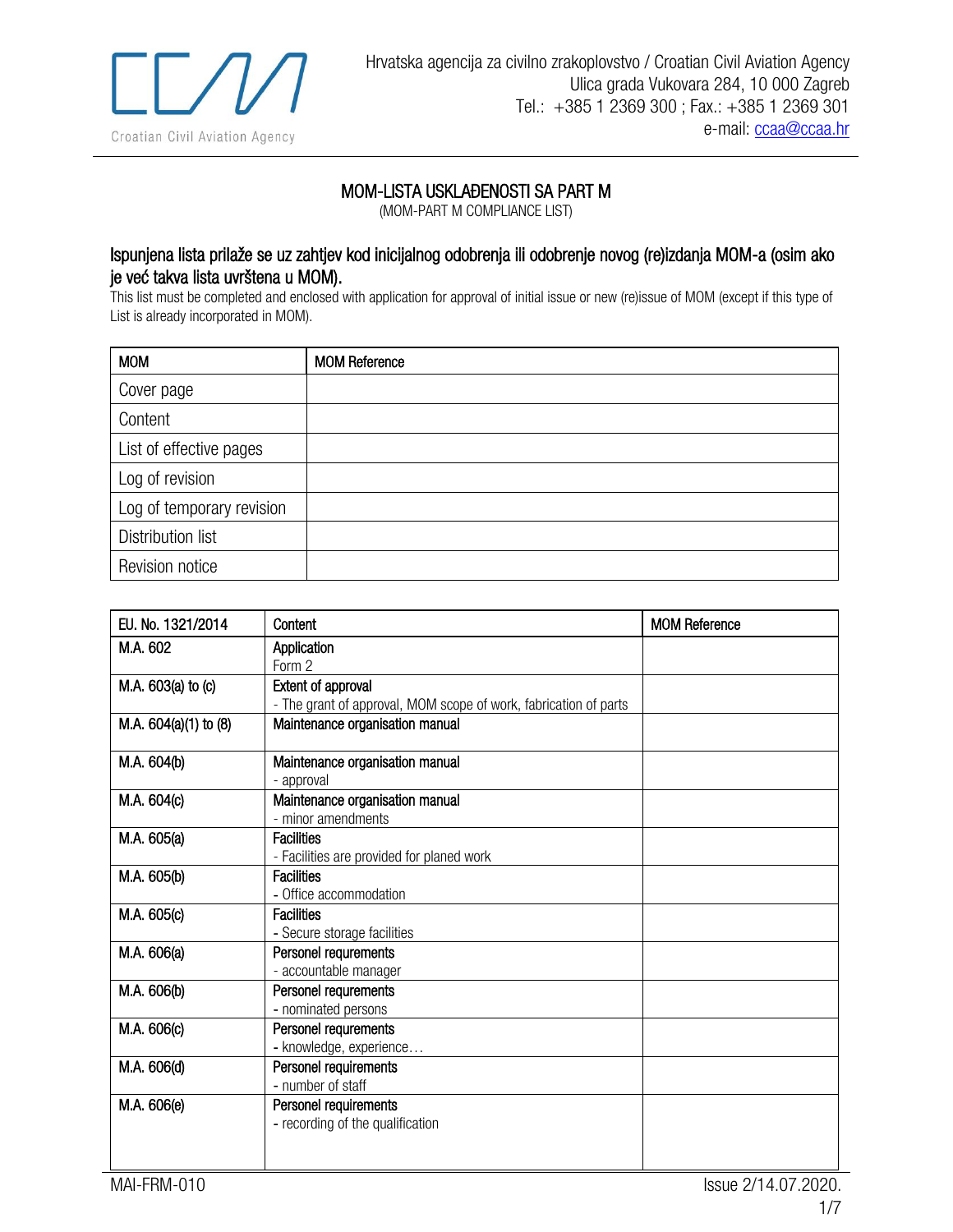| EU. No. 1321/2014      | Content                                                                                                                   | <b>MOM Reference</b> |
|------------------------|---------------------------------------------------------------------------------------------------------------------------|----------------------|
| M.A. 606(f)            | Personel requirements<br>- NDT                                                                                            |                      |
| M.A. 606(g)            | Personel requirements<br>- certifying staff                                                                               |                      |
| M.A. 606(h)(1) and (2) | Personel requirements<br>- certifying staff                                                                               |                      |
| M.A. 606(i)            | Personel requirements<br>- airworthiness review staff                                                                     |                      |
| M.A. 607(a)(1)         | Certifying staff and airworthiness review staff<br>- maintenance experience                                               |                      |
| M.A. 607(a)(2)         | Certifying staff and airworthiness review staff<br>- adequate understanding of aicraft                                    |                      |
| M.A.607(b)(1)          | Certifying staff and airworthiness review staff<br>- aircraft grounded at other location than main base                   |                      |
| M.A.607(b)(2)          | Certifying staff and airworthiness review staff<br>- aircraft grounded at other location than main base                   |                      |
| M.A. 607(c)            | Certifying staff and airworthiness review staff<br>Certifying staff and airworthiness review staff records, list          |                      |
| M.A. 608(a)(1)         | Components, equipment and tools<br>- necessary tools, equipment                                                           |                      |
| M.A. 608(a)(2)         | Components, equipment and tools<br>- access to occaisionally used tools                                                   |                      |
| M.A. 608(b)            | Components, equipment and tools<br>- control, calibration, records                                                        |                      |
| M.A. 608(c)            | Components, equipment and tools<br>- classification, inspection, segregation                                              |                      |
| M.A. 609               | Maintenance data<br>- current maintenance data                                                                            |                      |
| M.A. 610               | Maintenance work orders                                                                                                   |                      |
| M.A. 611               | Maintenance standards<br>- subpart D standards                                                                            |                      |
| M.A. 612               | Aircraft certificate of release to service<br>- issuing procedure                                                         |                      |
| M.A. 613(a)            | Component certificate of release to service<br>- Form 1                                                                   |                      |
| M.A. 613(b)            | Component certificate of release to service<br>- computer data base                                                       |                      |
| M.A. 614(a)            | Maintenance and airworthiness review records<br>- records of all maintenance carried out, airworthiness review<br>records |                      |
| M.A. 614(b)            | Maintenance and airworthiness review records<br>- copy of certificate of release to service to the owner                  |                      |
| M.A. 614 (c)(1)        | Maintenance and airworthiness review records<br>- retaintion period, storage                                              |                      |
| M.A. 614(c)(2)         | Maintenance and airworthiness review records<br>- back up                                                                 |                      |
| M.A. 614(c)(3)         | Maintenance and airworthiness review records<br>- transfer                                                                |                      |
| M.A. 615(a)            | Privileges of the organisation<br>- approval, location                                                                    |                      |
| M.A. 615(b)            | Privileges of the organisation<br>- specialized services                                                                  |                      |
| M.A. 615(c)            | Privileges of the organisation<br>- maintenance at other location                                                         |                      |
| M.A. 615(d)            | Privileges of the organisation<br>- issuing of certificate of release to service                                          |                      |

MAI-FRM-010 Issue 2/14.07.2020. 2/7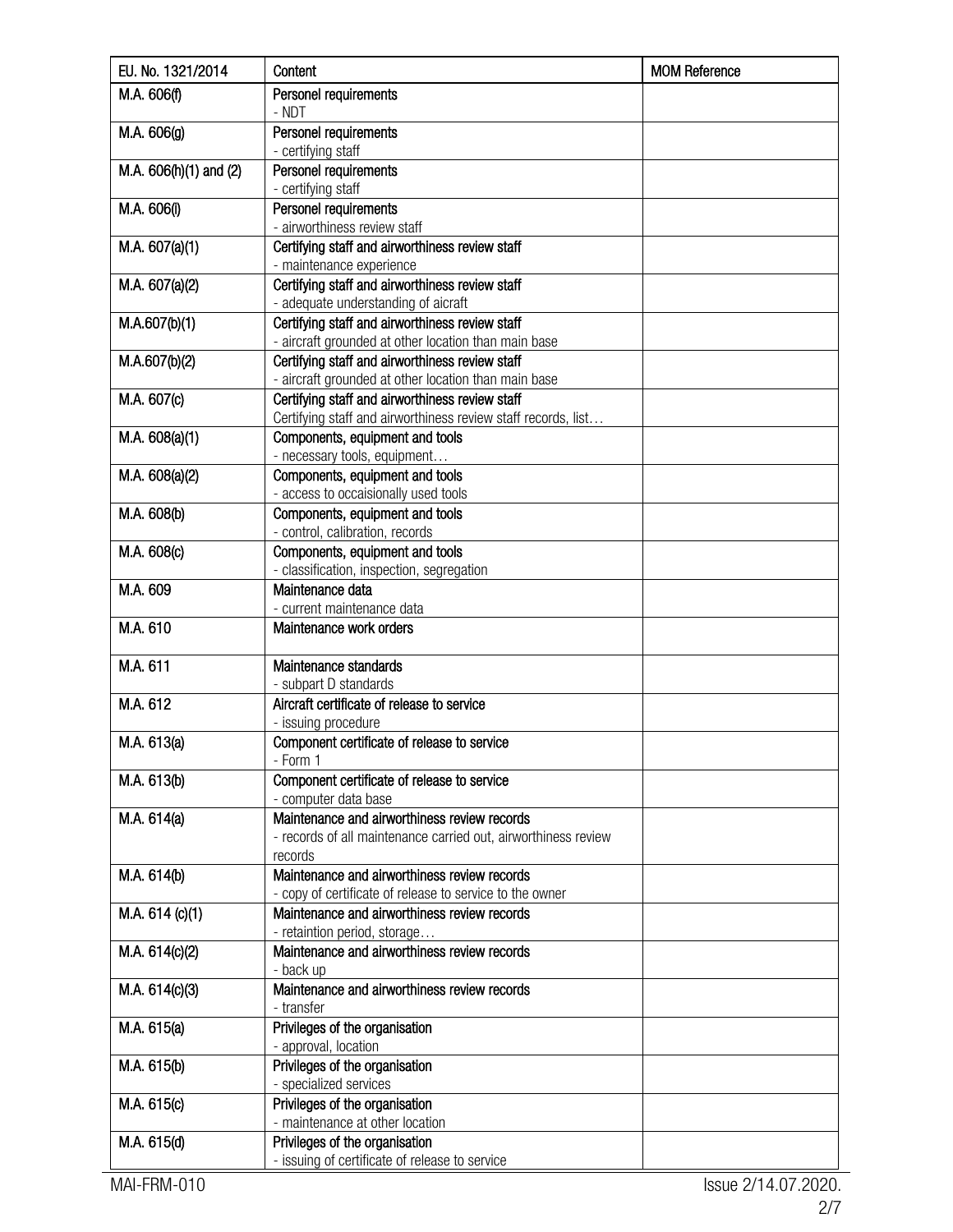| EU. No. 1321/2014  | Content                                          | <b>MOM Reference</b> |
|--------------------|--------------------------------------------------|----------------------|
| M.A. 615(e)        | Privileges of the organisation                   |                      |
|                    | - airworthiness review                           |                      |
| M.A. 615(f)        | Privileges of the organisation                   |                      |
|                    | - developing of maintenance programme            |                      |
| M.A. 616           | Organisational review                            |                      |
| M.A. 617(1) to (6) | Changes to the approved maintenance organisation |                      |
|                    | -name, locationnotification to the authority     |                      |
| M.A. 618(a)(1)     | Continued validity of approval                   |                      |
|                    | - compliance with Part M                         |                      |
| M.A. 618(a)(2)     | Continued validity of approval                   |                      |
|                    | - access to the organisation                     |                      |
| M.A. 618(a)(3)     | Continued validity of approval                   |                      |
|                    | - surrendered or revoked approval                |                      |
| M.A. 618(b)        | Continued validity of approval                   |                      |
|                    | - returns of certificate                         |                      |
| M.A. 619(a)        | Findings                                         |                      |
|                    | - level 1                                        |                      |
| M.A. 619(b)        | <b>Findings</b>                                  |                      |
|                    | - level 2                                        |                      |
| M.A. 619(c)        | <b>Findings</b>                                  |                      |
|                    | - corrective acion                               |                      |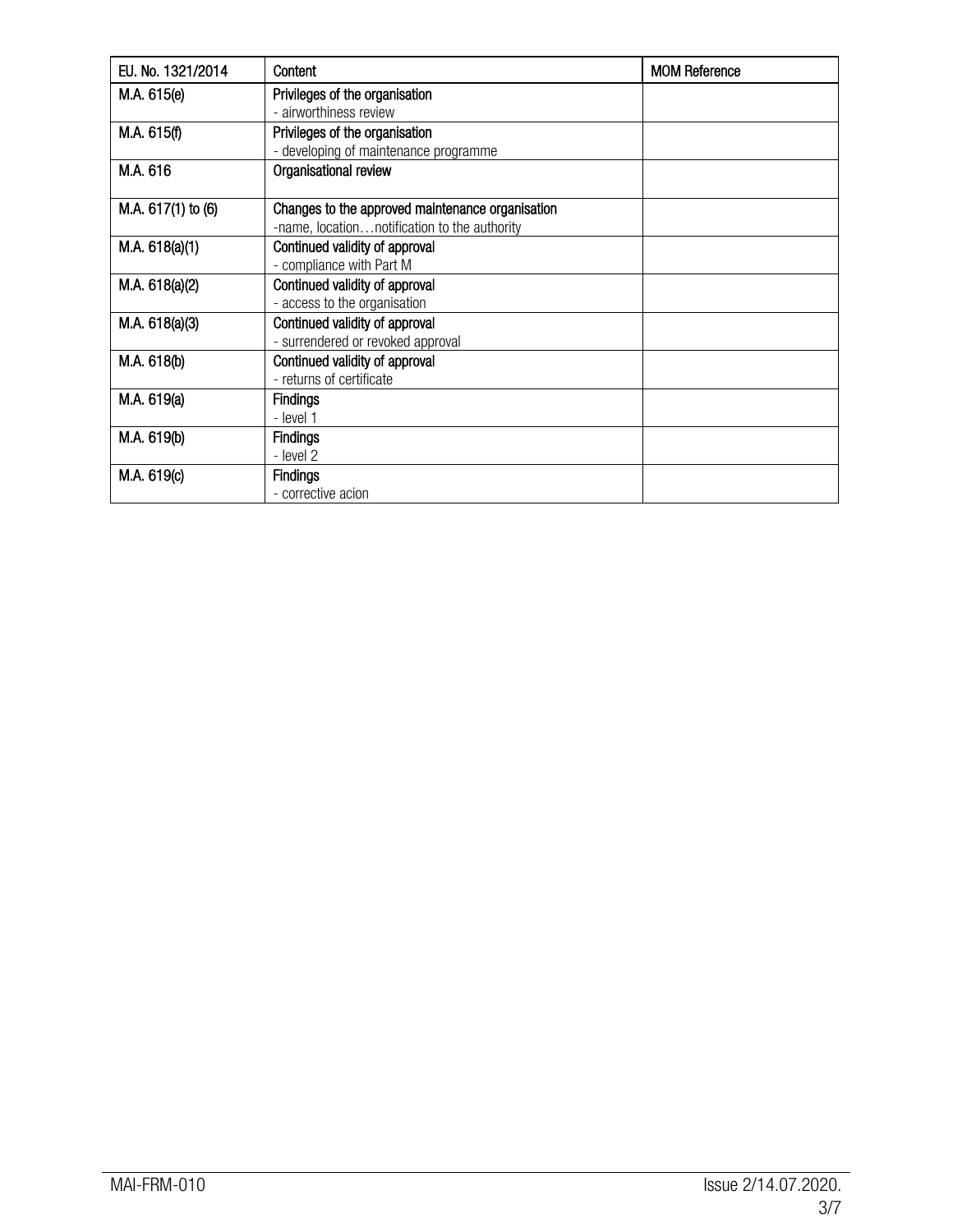| Appendix IV to AMC M.A.604 Maintenance Organisation Manual                                                                                     | <b>MOM</b> reference |
|------------------------------------------------------------------------------------------------------------------------------------------------|----------------------|
| Part A. - General                                                                                                                              |                      |
| - Table of content                                                                                                                             |                      |
| - List of effective pages                                                                                                                      |                      |
| - Record of amendments                                                                                                                         |                      |
| - Amendment procedure                                                                                                                          |                      |
| • Drafting                                                                                                                                     |                      |
| • Amendments requiring direct approval by the competent authority                                                                              |                      |
| • Approval                                                                                                                                     |                      |
| - Distribution                                                                                                                                 |                      |
| • Name or title of each person holding a copy of the manual                                                                                    |                      |
| Accountable manager statement                                                                                                                  |                      |
| • Approval of the manual                                                                                                                       |                      |
| • Statement that the maintenance organisation manual and any incorporated                                                                      |                      |
| document identified therein reflect the organisation's means of compliance                                                                     |                      |
| with Part-M                                                                                                                                    |                      |
| • Commitment to work according to the manual                                                                                                   |                      |
| • Commitment to amend the manual when necessary                                                                                                |                      |
| Part B - Description                                                                                                                           |                      |
| Organisation's scope of work                                                                                                                   |                      |
| • Description of the work carried out by the organisation (type of product, type<br>of work) and subcontracted work                            |                      |
| · Identification of the level of work which can be performed at each facility.                                                                 |                      |
| - General presentation of the organisation                                                                                                     |                      |
| • Legal name and social status                                                                                                                 |                      |
| Name and title of management personnel                                                                                                         |                      |
| • Accountable manager                                                                                                                          |                      |
| • Senior managers                                                                                                                              |                      |
| • Duties and responsibilities                                                                                                                  |                      |
| Organisation chart                                                                                                                             |                      |
| Certifying staff and airworthiness review staff                                                                                                |                      |
| • Minimum qualification and experience                                                                                                         |                      |
| • List of authorised certifying staff and airworthiness review staff, their scope of<br>qualification and the personal authorisation reference |                      |
| Personnel                                                                                                                                      |                      |
| • Technical personnel (number, qualifications and experience)                                                                                  |                      |
| • Administrative personnel (number)                                                                                                            |                      |
| - General description of the facility                                                                                                          |                      |
| • Geographical location (map)                                                                                                                  |                      |
| • Plan of hangars                                                                                                                              |                      |
| • Specialised workshops                                                                                                                        |                      |
| • Office accommodation                                                                                                                         |                      |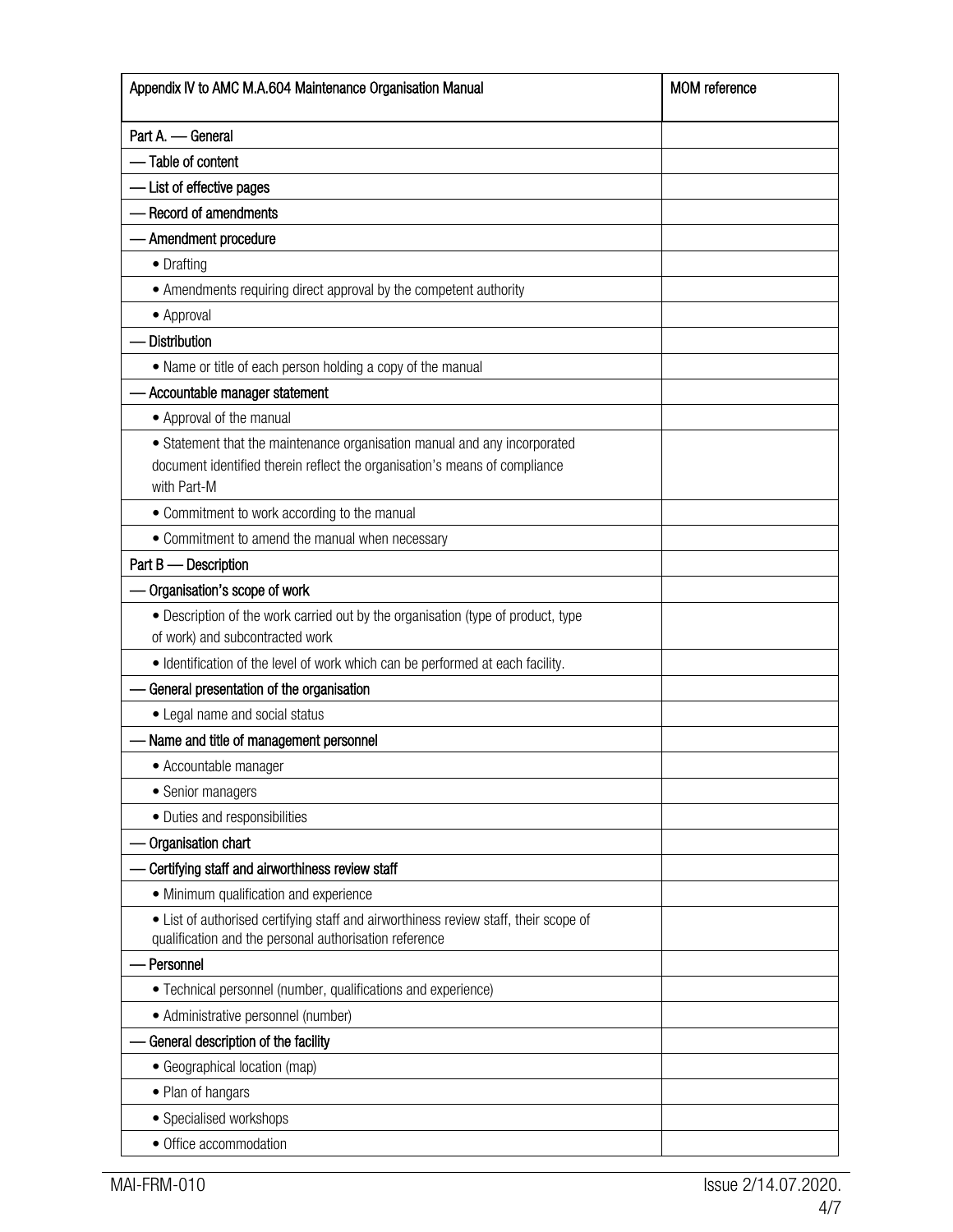| Appendix IV to AMC M.A.604 Maintenance Organisation Manual                                                                                                                | <b>MOM</b> reference |
|---------------------------------------------------------------------------------------------------------------------------------------------------------------------------|----------------------|
| • Stores                                                                                                                                                                  |                      |
| • Availability of all leased facilities.                                                                                                                                  |                      |
| Tools, equipment and material                                                                                                                                             |                      |
| • List of tools, equipment and material used (including access to tools used on occasional<br>basis)                                                                      |                      |
| • Test apparatus                                                                                                                                                          |                      |
| • Calibration frequencies                                                                                                                                                 |                      |
| Maintenance data                                                                                                                                                          |                      |
| • List of maintenance data used in accordance with M.A.402, and appropriate amendment<br>subscription information (including access to data used on occasional basis).    |                      |
| Part C - General Procedures                                                                                                                                               |                      |
| - Organisational review                                                                                                                                                   |                      |
| • Purpose (to insure that the approved maintenance organisation continues to meet the<br>requirements of Part-M)                                                          |                      |
| • Responsibility                                                                                                                                                          |                      |
| • Organisation, frequency, scope and content (including processing of<br>authority's findings)                                                                            |                      |
| • Planning and performance of the review                                                                                                                                  |                      |
| • Organisational review checklist and forms                                                                                                                               |                      |
| • Processing and correction of review findings                                                                                                                            |                      |
| • Reporting                                                                                                                                                               |                      |
| • Review of subcontracted work                                                                                                                                            |                      |
| - Training                                                                                                                                                                |                      |
| • Description of the methods used to ensure compliance with the personnel<br>qualification and training requirements (certifying staff training, specialised<br>training) |                      |
| · Description of the personnel records to be retained                                                                                                                     |                      |
| Contracting                                                                                                                                                               |                      |
| • Selection criteria and control                                                                                                                                          |                      |
| • Nature of contracted work                                                                                                                                               |                      |
| • List of contractors                                                                                                                                                     |                      |
| • Nature of arrangements                                                                                                                                                  |                      |
| • Assignment of responsibilities for the certification of the work performed                                                                                              |                      |
| One time authorisations                                                                                                                                                   |                      |
| • Maintenance checks                                                                                                                                                      |                      |
| • Certifying staff                                                                                                                                                        |                      |
| Part D - Working Procedures                                                                                                                                               |                      |
| - Work order acceptance                                                                                                                                                   |                      |
| - Preparation and issue of the work package                                                                                                                               |                      |
| • Control of the work order                                                                                                                                               |                      |
| • Preparation of the planned work                                                                                                                                         |                      |
| . Work package content (copy of forms, work cards, procedure for their use,<br>distribution)                                                                              |                      |
| • Responsibilities and signatures needed for the authorisation of the work                                                                                                |                      |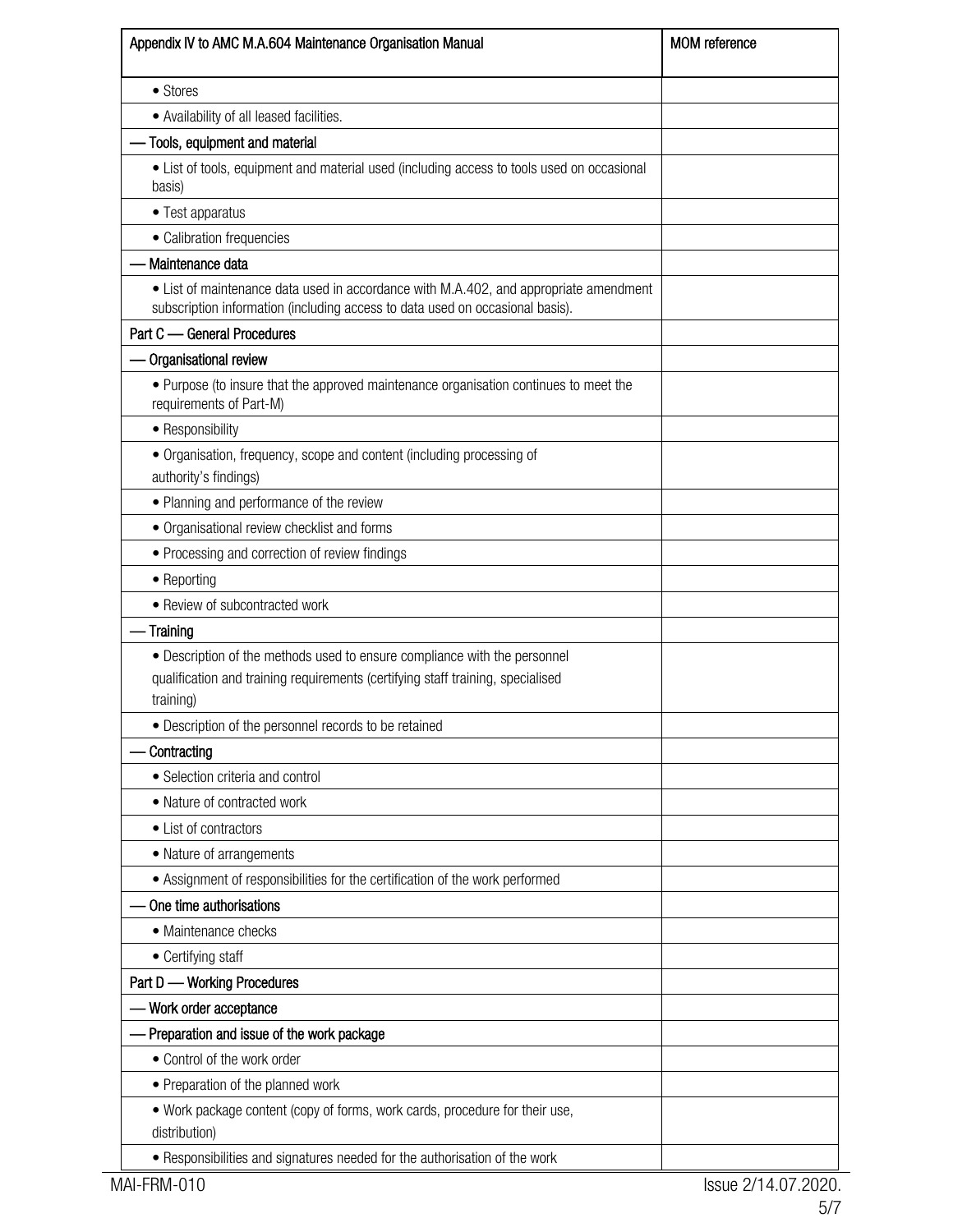| Appendix IV to AMC M.A.604 Maintenance Organisation Manual                                                                                                                                      | <b>MOM</b> reference |
|-------------------------------------------------------------------------------------------------------------------------------------------------------------------------------------------------|----------------------|
| - Logistics                                                                                                                                                                                     |                      |
| • Persons/functions involved                                                                                                                                                                    |                      |
| • Criteria for choosing suppliers                                                                                                                                                               |                      |
| • Procedures used for incoming inspection and storage of parts, tools and                                                                                                                       |                      |
| materials                                                                                                                                                                                       |                      |
| • Copy of forms and procedure for their use and distribution                                                                                                                                    |                      |
| Execution                                                                                                                                                                                       |                      |
| • Persons/functions involved and respective role                                                                                                                                                |                      |
| • Documentation (work package and work cards)                                                                                                                                                   |                      |
| • Copy of forms and procedure for their use and distribution                                                                                                                                    |                      |
| • Use of work cards or manufacturer's documentation                                                                                                                                             |                      |
| • Procedures for accepting components from stores including eligibility check                                                                                                                   |                      |
| • Procedures for returning unserviceable components to stores                                                                                                                                   |                      |
| Release to Service - Certifying staff                                                                                                                                                           |                      |
| • Authorised certifying staff functions and responsibilities                                                                                                                                    |                      |
| Release to Service - Supervision                                                                                                                                                                |                      |
| Detailed description of the system used to ensure that all maintenance tasks, applicable to<br>the work requested of the approved maintenance organisation, have been completed as<br>required. |                      |
| • Supervision content                                                                                                                                                                           |                      |
| • Copy of forms and procedure for their use and distribution                                                                                                                                    |                      |
| • Control of the work package                                                                                                                                                                   |                      |
| Release to Service - Certificate of release to service                                                                                                                                          |                      |
| • Procedure for signing the CRS (including preliminary actions)                                                                                                                                 |                      |
| • Certificate of release to service wording and standardised form                                                                                                                               |                      |
| • Completion of the aircraft continuing airworthiness record system                                                                                                                             |                      |
| • Completion of EASA Form 1                                                                                                                                                                     |                      |
| • Incomplete maintenance                                                                                                                                                                        |                      |
| • Check flight authorisation                                                                                                                                                                    |                      |
| • Copy of CRS and EASA Form 1                                                                                                                                                                   |                      |
| Records                                                                                                                                                                                         |                      |
| Airworthiness review procedures and records for ELA1 aircraft not involved in commercial<br>operations                                                                                          |                      |
| - Development and approval processing for maintenance programmes for ELA2 aircraft not<br>involved in commercial operations                                                                     |                      |
| Special procedures                                                                                                                                                                              |                      |
| Such as specialised tasks, disposal of unsalvageable components, re-certification of parts<br>not having an EASA Form 1, etc.                                                                   |                      |
| Occurrence reporting                                                                                                                                                                            |                      |
| • Occurrences to be reported                                                                                                                                                                    |                      |
| • Timeframe of reports                                                                                                                                                                          |                      |
| • Information to be reported                                                                                                                                                                    |                      |
| • Recipients                                                                                                                                                                                    |                      |
| Management of indirect approval of the manual                                                                                                                                                   |                      |